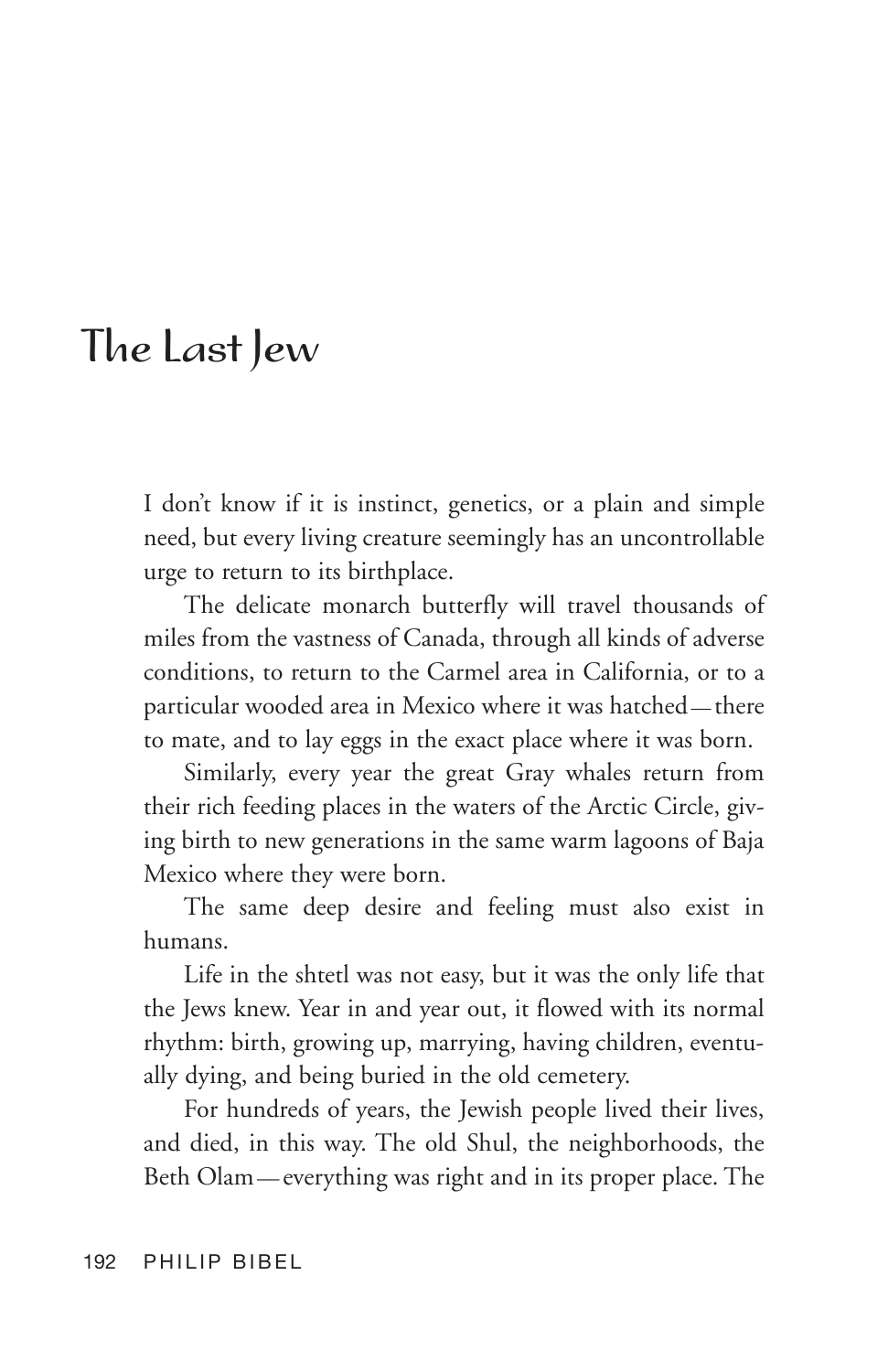several thousand Jews who lived in this hamlet believed this normality would last for eternity — or perhaps until the true messiah would appear and bring them back to the Promised Land in Israel.

Unfortunately, history has shown us a different fate for the Jews, including those of Shebreshin. In 1939 the powerful Wehrmacht of Germany, led by the criminal forces of the Nazis and their fascist hordes, invaded and occupied Poland. One of their declared master plans was to eliminate all the Jews living in this old land.

Germany, a nation once considered the most civilized in Europe, began the systematic slaughter of innocents. By 1942 there were no more Jewish people in my town, nor in any of the neighboring towns and villages.

The Jewish inhabitants of our shtetl were led to the old cemetery where they were forced to dig five pits, which were to form their own mass graves. Devoid of any human dignity, they were all killed, then buried without ceremony in the cold Polish earth.

So there were no Jewish witnesses left in our village to count the passing trains of cattle cars packed with other Jews on their way to the nearby Belzec death camp. There they were gassed and burned in the horrible ovens, reducing them to ash that was scattered in the fields and river. "Neat, clean, hygienic, and orderly," according to the self-declared "master race."

Silence and obedience became the order throughout Poland and Germany. After 1944, when the Nazis were clearly being defeated, the citizens retired to their nice homes, blaming all that happened on others: "It was all the fault of the Nazis; no one could stand up to them."

My shtetl, now purely Polish, had changed dramatically. Poverty and destruction were everywhere. A different town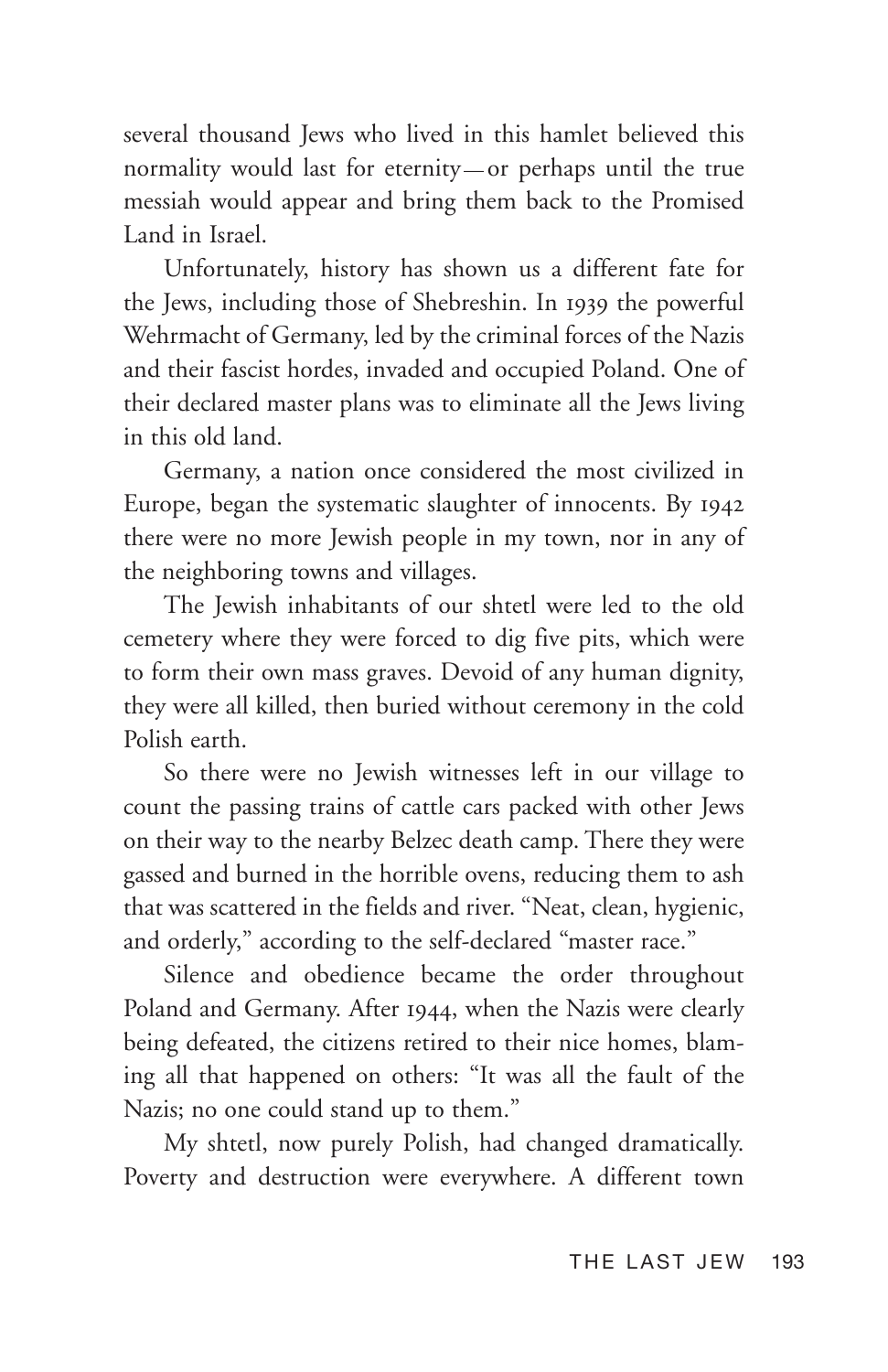tried to cope with its past, tried to heal itself. It was not an easy task.

 $\widehat{\phantom{a}}$ 

When I started to write about my old shtetl, trying to describe a form of life that doesn't exist anymore, I had no expectation that anyone would really be interested. I wrote for my family, so that they might know something about my childhood and learn a bit about their ethnic and family roots.

I was wrong—very wrong.

Within days after my son started posting these stories on the Worldwide Web, I began receiving e-mail from all over the world! People actually wanted to know more about this hamlet of Shebreshin or Szczebrzeszyn. Some descendants of family members who had lived there wanted to know what I could recall of their family. Others were simply curious about the life and traditions of a town whose history reaches back more than 600 years.

I answered all the correspondence, and then one day an e-mail arrived from Poland. Its author, Tomasz Panczyk, was actually born and raised in my home town ! At the time, he was living in Warsaw, but he maintains his own Web site about our mutual birthplace: www.szczebrzeszyn.net.

We began to compare stories. I describe a village I left  $75$ years ago as a teenager. Tomasz tells me about the town as it exists today. He has mailed me many photos showing how it has changed. Some of the buildings I have mentioned in other stories are still standing.

Tomasz and I have been corresponding via e-mail since 2000, sending messages to one another several times a week. Our contact has become personal and intimate — all the more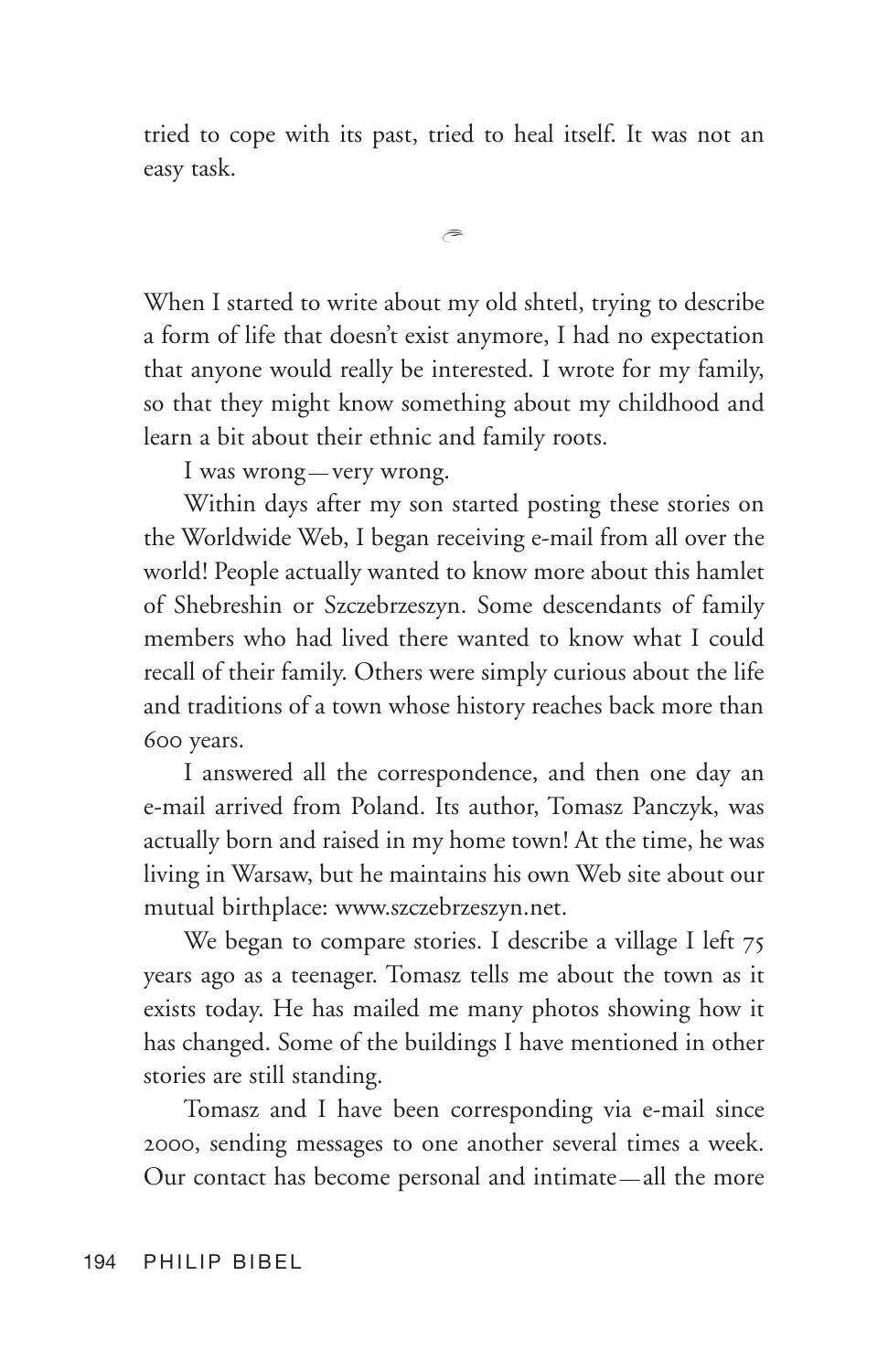so, after he moved to northern California in 2002. At last, we met in person, and in April 2004 Tomasz and his family joined mine at our traditional Passover Seder in my San Francisco home.

Still, we both love our birthplace.

Some time ago, Tomasz told me a story about Jankiel Grojser, a Jewish man who was born in our township in 1904. He was a soldier in the Polish army when the Nazis invaded Poland. At one point he was interned by the Russians, but he managed to escape and rejoin the Polish army. He distinguished himself in the Allied fight during the opening of the Second Front in Italy, primarily in the bloody engagement on and around Monte Cassino. He was wounded.

Although I am only five years younger, I can't specifically recall this man from my shtetl. But I do remember the very large Grojser family — who, like all the Jews of Shebreshin, were slaughtered by the cruel, criminal Nazi bastards.

After the war Jankiel returned home, the only place he wanted to be—but his home had tragically and irrevocably changed. All the Jews had either been murdered and buried in mass graves or sent to Belzec or Auschwitz, there to be gassed, burned, and scattered to the winds. And the rest of Poland was little different: The Jewish population had been reduced by over 90 percent.

Jankiel found himself to be the only Jew in an all-Gentile town. Yet it was his home.

I have tried to put myself in his place. The homing instinct is one of the strongest urges — fundamental and powerful. And perhaps he wanted to prove that Hitler had not won in his effort to eliminate all the Jews from Europe.

In any event, Jankiel chose to remain at his birthplace. He lived with his neighbors among the ruins, surrounded by the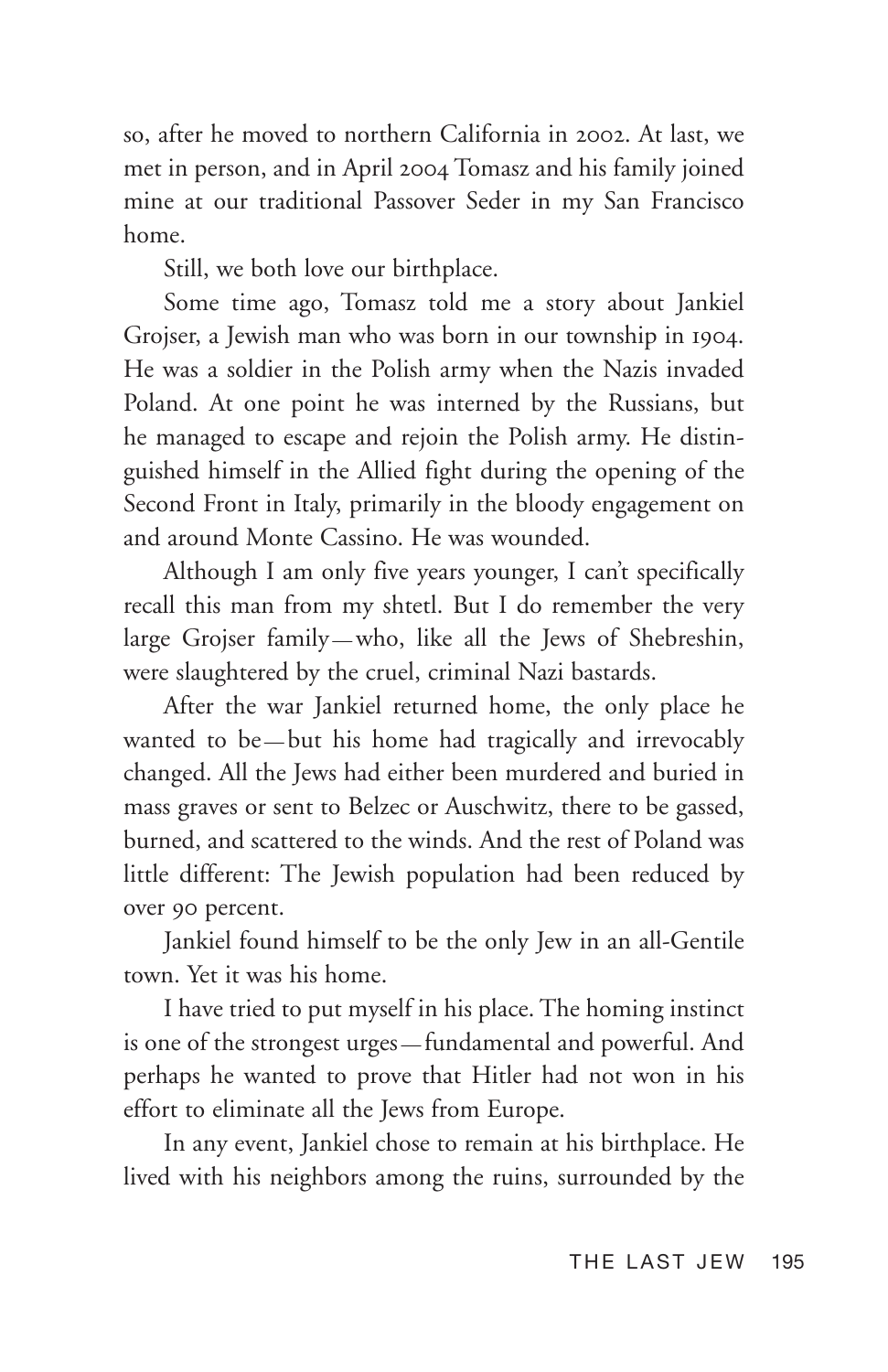shadows of his ancestors who had resided in that part of the world for so many centuries.

Others have written that the shock of finding none of his family, none of his Jewish friends — no Jews at all, for that matter — affected his brain. Over time, he grew mad. Even in his lucid moments, he would sit in various public areas for hours at a time, weeping.

The butterfly had returned to its source-but not to mate and beget a new generation.

In 1970, Jankiel died at the age of 66. His death created a major problem for the Polish people in Szczebrzeszyn. He was not a Christian, but there were no Jews to give him a traditional Hebrew burial. Moreover, the old Jewish cemetery was in such shambles that it would be insulting to bury anyone there.

The citizens called a meeting. They would honor this man — this Jew, this Jankiel Grojser — by giving him a dignified resting place in their sanctified, beautiful Catholic cemetery.

Townspeople prepared a large plot. They built a stone fence and erected a permanent marker, placing a big Star of David on top-so no one would ever mistake this as an ordinary gravesite.

Nor did the people of the village ever forget this lonely man. I have received photographs showing many bouquets of fresh flowers placed on his grave. And as is traditional and customary for Jews, people still place pebbles and stones around the monument to indicate that he has had visitors. It is as if they were leaving calling cards. I am told that some people even bring candles, lighting them in Jankiel's memory.

I look at the pictures, and I am proud of the people in my birth town — that they gave shelter and honor to this poor man.